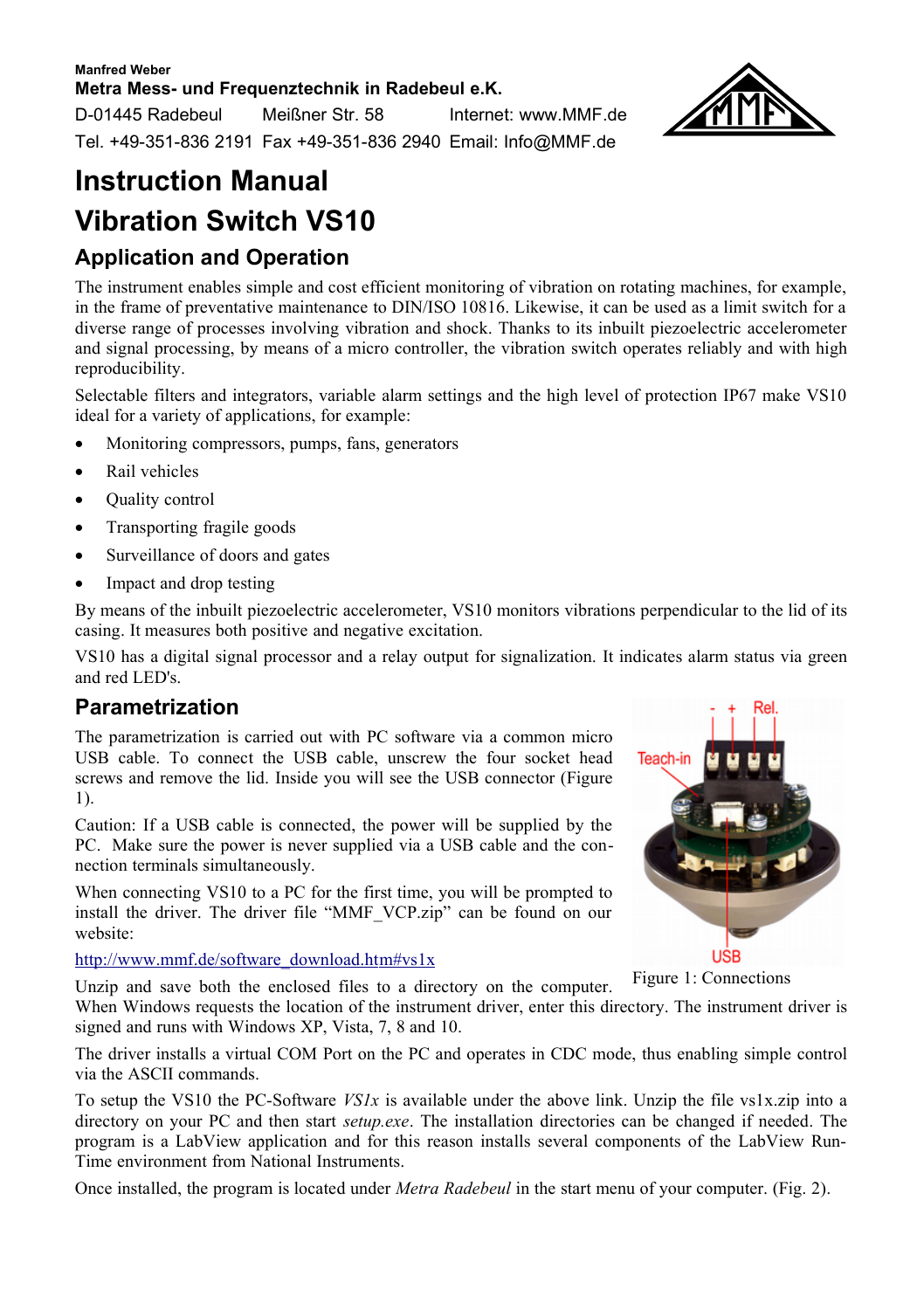

<span id="page-1-0"></span>Figure 2: Parameter Program

To establish a connection to VS10, press *Search VS1x*. The program searches COM-Ports 1 to 50 for the instrument. As soon as it has been found the status report *VS1x connected* appears and the instrument settings are read.

In the row next to the COM port number you will find the non-editable data, model, version, serial number and date of calibration. You can enter the device name yourself.

When entering the gain, this refers to the analogue pre-amplification before the analogue-to-digital converter stage. The gain levels 1, 10 and 100-fold are available for selection as well as automatic gain switching. In many cases automatic gain setting is most appropriate. It can, however, occasionally be disadvanta geous if single shock pulses are measured. If previously only low amplitudes had been recorded, it may oc cur that short single impulses fail to trigger the alarm signal immediately, due to the switching of the gain. In such cases a fixed gain should be set according to the maximum expected amplitude (*fix*).

Under *Filter / Integrator* there is a row of high and low pass filter combinations to choose from. Depending on the area of application, you can monitor either acceleration without integration (*accel*.) or the single integrated signal of velocity (*veloc*.). For vibrations below 1 kHz, for which the resulting energy is of relevance, it is recommendable to monitor velocity, whereas for measurements involving higher frequencies and impacts, acceleration is usually preferred.

Under *Warning/Alarm* you can find the limit value settings. Here your can select whether *RMS* values or *Peak* values are to be monitored. Monitoring peak values can be advantageous for recording single events, while RMS is relevant for trend monitoring, for example, in the field of machine condition monitoring. The *Alarm limit* is entered in the unit of measurement  $(m/s<sup>2</sup>$  or mm/s). The instrument can give a warning signal before it reaches the alarm limit. The warning threshold is entered as a percentage of the alarm limit.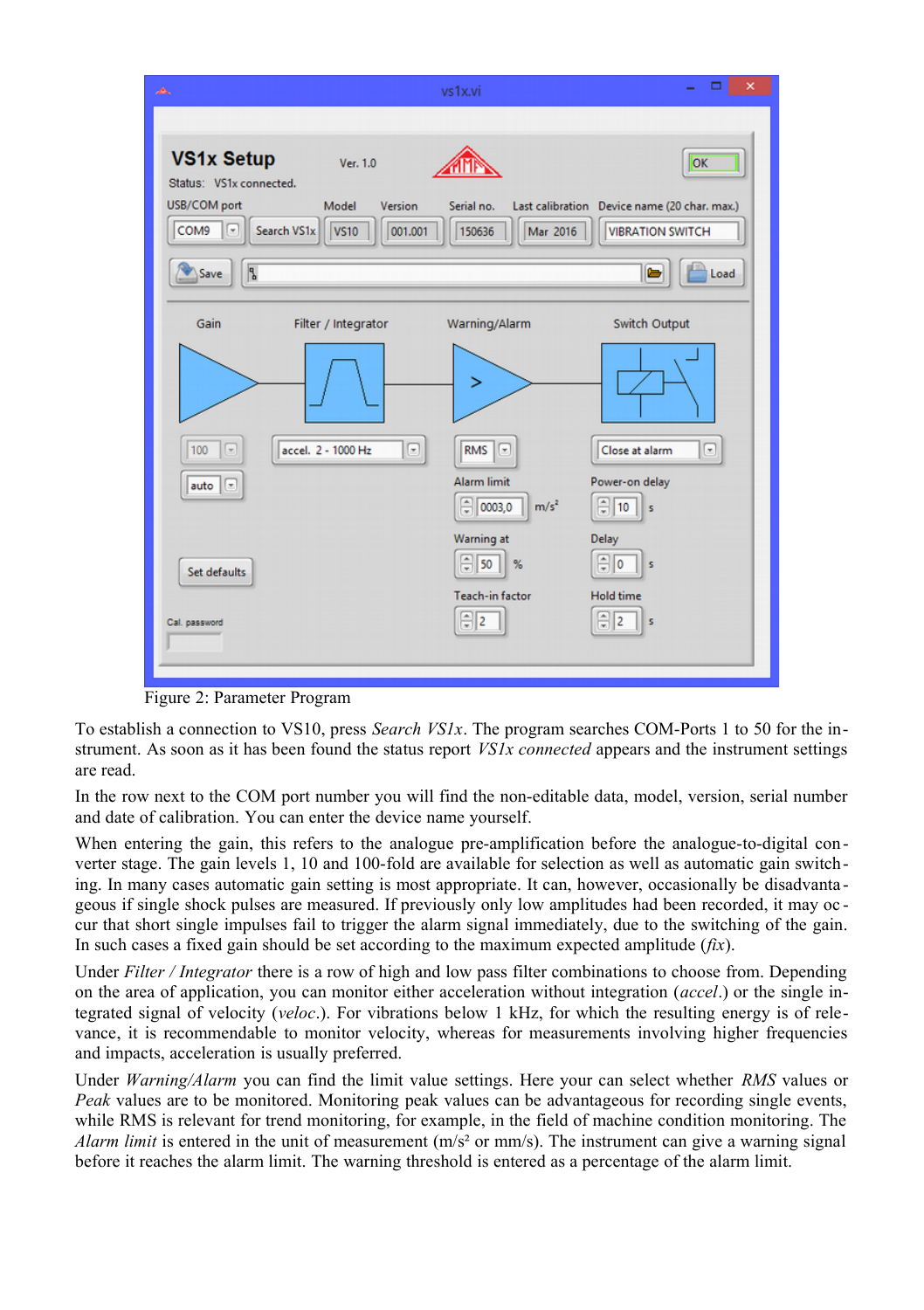*The Teach-in factor,* is the factor by which the vibration amplitude currently being measured is multiplied. when by pressing the **Teach-in** (Figure [2\)](#page-1-0) button, the alarm limit is automatically set. The Teach-in button is accessible without opening the casing, you simply need to remove the screw cap. It is useful for setting the alarm limit when there are no specific values available.

Under *Switch Output* you can determine the switching of the relay output. First of all, you can choose whether the relay should open or close when the warning and alarm limit are exceeded. *Power-on delay* is the duration of time between the power supply being connected and the relay being activated. It eliminates false alarms during the settling process. *Delay* is the period of time which occurs between the alarm limit being exceeded and the relay switching. It helps prevent short shock pulses. *Hold time* is the time during which the relay retains its switch status, after the vibration amplitude has dropped below the warning and alarm limit again. It guarantees a minimum duration of time for the signaling of alarm events.

The programmed settings are immediately transferred to VS10. They can additionally be saved to a file (*Save*). The file contains the ending *.xml*. By pressing *Load* you can reload the settings.

*Set defaults* restores VS10 to its factory settings.

#### **Installation and Operation**

Typical attachment points for VS10 are rigid components such as, cast iron cases, bearing houses, profiles and foundations. Flexible components like thin sheet metal or plastic parts are unsuited. The VS10 can be mounted in the vertical or horizontal direction, preferably be means of the supplied M8 screw. It is sufficient to tighten the screw by hand, without using a tool.

The cable is lead-in through a waterproof cable gland. It can be used for multi-wire cables with diameters between 3.5 and 5.5 mm. The power supply (5 .. 30 V / <100 mA) is connected to the screw terminals *0V* (negative pole) and  $+U$  (positive pole) (Figure [2\)](#page-1-0). It is protected against reverse polarity.

VS10 contains a PhotoMOS relay without mechanical contacts. The relay contacts are located on the two right hand terminal pins. Please pay attention to the limit values for electrical load.

The alarm status of VS10 is indicated by the four LED's on the outer casing. If all LED's are lit green, there is no warning or alarm. If two LED's are lit red and two green this indicates that the warning limit has been exceeded. If all LED's are lit red, the alarm limit has been exceeded.

#### **Firmware Update**

In the case that new software (firmware) for your VS10 is available you can install it yourself. Please open the web address below to check the latest version: [http://mmf.de/software\\_download.htm#vs1x](http://mmf.de/software_download.htm#vs1x)

The firmware is the same for all VS1x devices.

Connect the VS10 via a USB cable to the PC and check in the setup program the installed firmware version of your vibration switch (Figure [2\)](#page-1-0). If the version number shown on the web page should be higher download the firmware file, unzip it and save it to a folder of your choice.

Install also from above web page the program "Firmware Updater" (Figure [3\)](#page-2-0).

Prepare the vibration switch for the update by clicking the button "Firmware update" in the setup program and confirm the warning. The old firmware will now be erased.

| MMF Firmware Updater Version 1.1 |                                                                |
|----------------------------------|----------------------------------------------------------------|
|                                  | Load a VS1x - Firmware file and Send via COM3 - into the VM31. |
| About                            | <b>Firmware files</b>                                          |

<span id="page-2-0"></span>Figure 3: Firmware Updater

Click the "Load" button and enter the directory of the downloaded firmware file *vs1x.hex*. Then click "Send" to start the update process. The progress will be indicated by a bar graph. After a successful update the vibration switch will restart and "Firmware Updater" will be closed.

Please do not interrupt the update process. After update errors you can restart "Firmware Updater".

Start "Firmware Updater", choose the device type "VS1x" and select the virtual COM port used for USB connection.